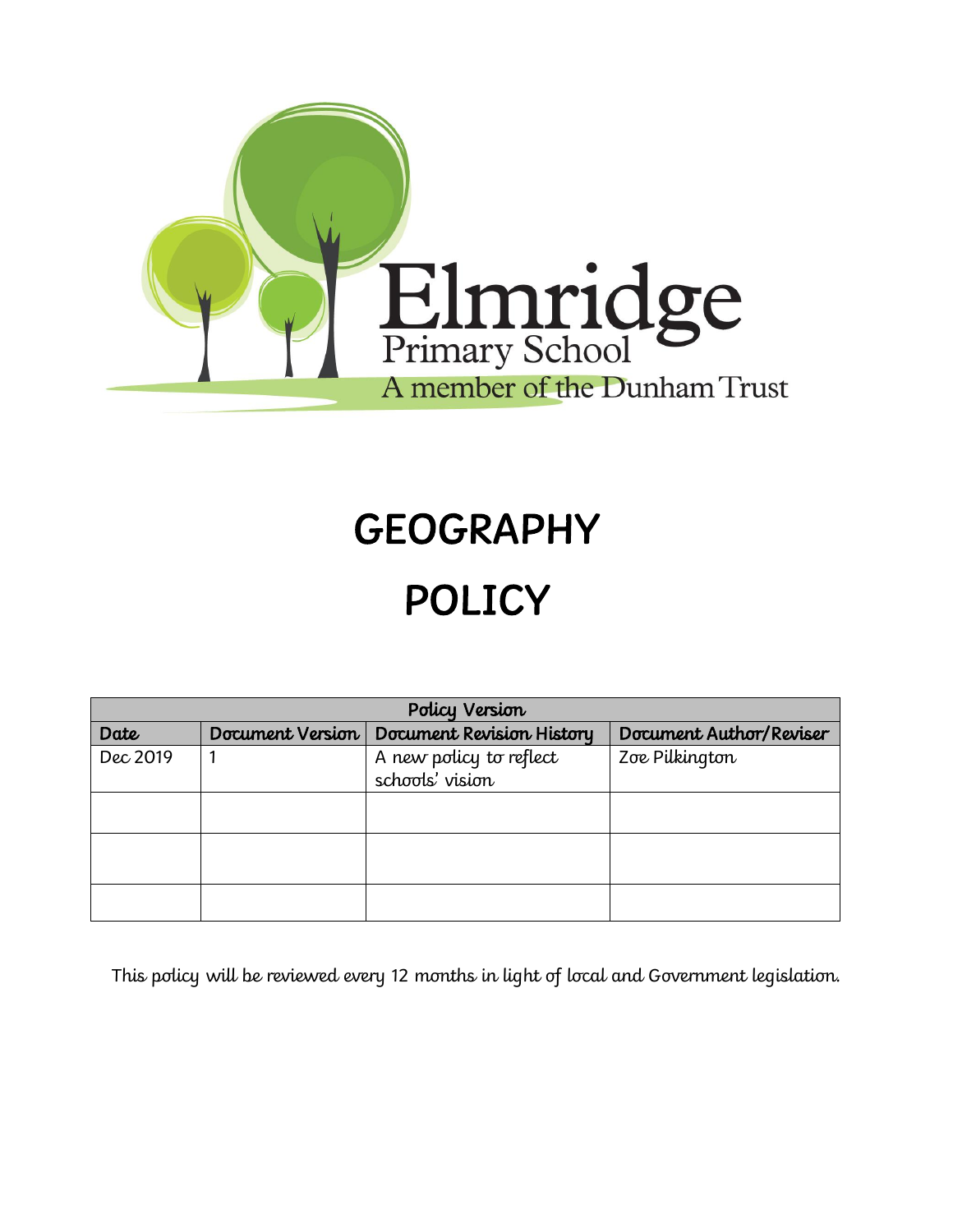# School Mission and Aims

### "Empowering children to shape the world of tomorrow"

Elmridge strives to ensure that all its pupils meet their full academic, social, emotional and physical potential through building solid foundations during this first chapter of their lifelong learning journey.

Our goal is to develop confident, understanding, global citizens with a love of learning and respect for each other and the world around them.

## **Geography**

Geography, from the Greek, 'Geo' (Earth) and 'Graph' (Writing), is the study of the physical features of the Earth, as well as the human activity that affects – and is affected by – these physical elements.

Geography lessons provide our pupils with an understanding of places and environments and an understanding of what it means to be a global citizen. Through their work in geography, children learn about their area and compare their life in this locality to other regions in the United Kingdom and in the rest of the world. They learn how to draw and interpret maps and they develop the skills of research, investigation, analysis and problem-solving. Through their growing knowledge and understanding of human geography, children gain an appreciation of life in other cultures. Geography teaching also motivates children to find out about the physical world and enables them to recognise the importance of sustainable development for the future of humanity.

Geography lends itself as a highly cross-curricular subject that encourages children to critically examine, explore, appreciate and comprehend the world in which we inhabit. At Elmridge primary school, the study of Geography focuses on notions of place, space and environment, whereby students develop the skills of understanding a locality and how humans have adapted to this physical space, transforming it – over time – in to a 'place'. Furthermore, a fundamental element of working geographically is the notion of physically venturing out into the world and exploring the processes of our planet through practical fieldwork investigations. Geography provides a focus within the curriculum for understanding and resolving the issues concerning the environment and sustainable development. Geography allows pupils to encounter different societies and cultures leading them to realise how nations rely one each other. Geography can encourage pupils to think about their own place in the world, their values, and their rights and responsibilities to other people and the environment.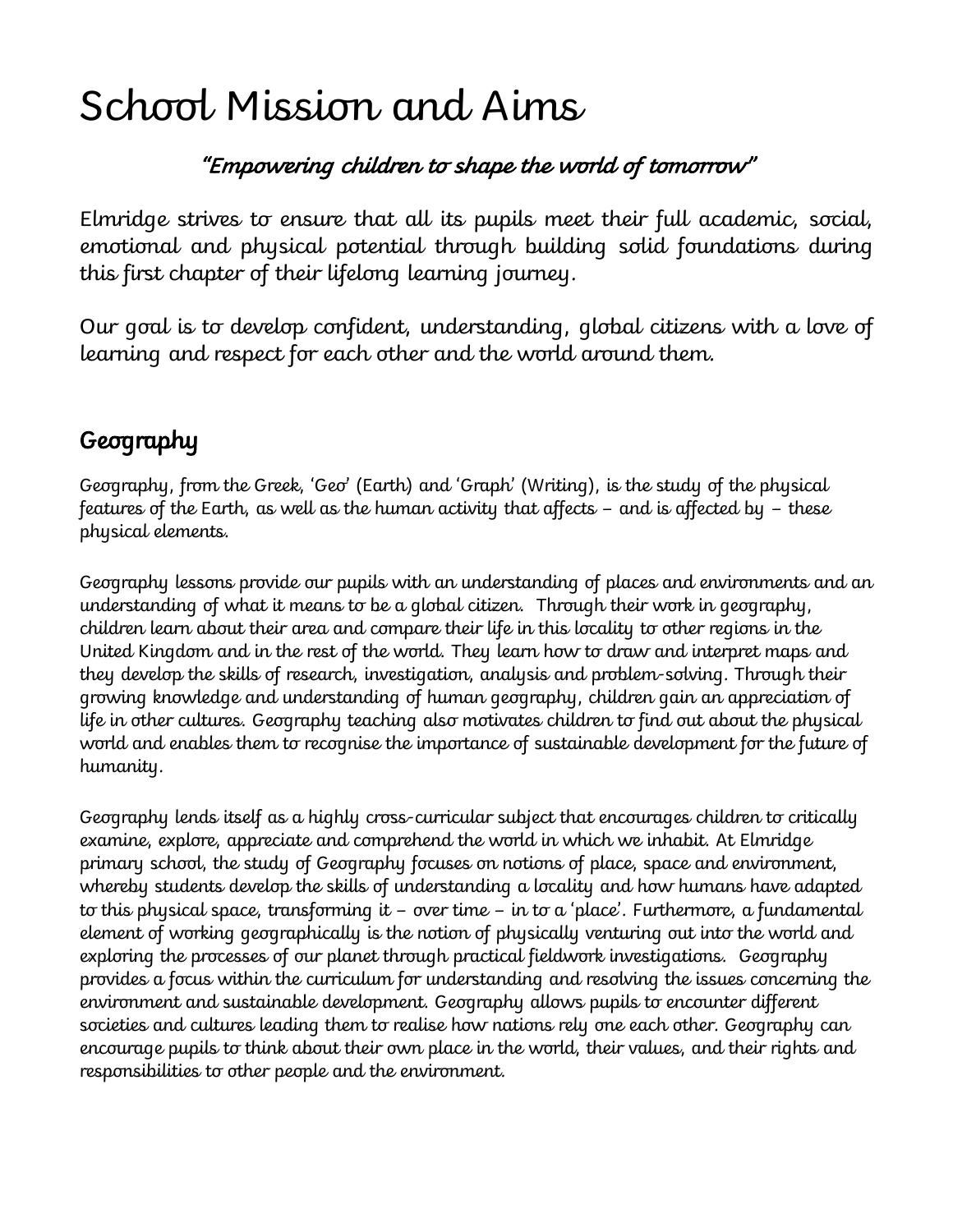# Curriculum Intent

- To inspire in pupils a curiosity and desire to learn about the world and its people, that will remain with them for the rest of their lives.
- To provide pupils with knowledge and understanding about diverse places, people, resources and natural and human environments.
- To develop a growing knowledge about the world to deepen their understanding of the interaction between physical and human processes, and of the formation and use of landscapes and environments.
- To obtain Geographical knowledge, understanding and skills.
- To provide opportunities for children to physically venture out into the world and develop key skills and understanding through practical fieldwork investigations
- To enable children to learn and explain how the Earth's features at different scales are shaped, interconnected and change over time.
- To encourage children to see themselves as global citizens with a responsibility to respect and protect others and the world around them.

# Early Years

Within the Early Years Foundation Stage, geography is included as part of Knowledge and Understanding of the World. At Elmridge Primary School, we guide children to make sense of their physical world and their community through opportunities to explore, observe and find out about similarities and differences between people, places, technology and the environment whilst fostering the skills essential to developing an understanding of the world around them. This is set out in the early year's curriculum as children needing to:

- Observe, find out about, and identify features in the place they live and the natural world;
- Begin to know about their own cultures and beliefs and those of other people;
- Find out about their environment, and talk about those features they like and dislike.

# Key Stage 1

During Key Stage 1, pupils investigate their local area and a contrasting area in the United Kingdom or abroad, finding out about the environment in both areas and the people who live there. They also begin to learn about the wider world. They carry out geographical enquiry inside and outside the classroom. In doing this, they ask geographical questions about people, places and environments, and use geographical skills and resources, such as maps and photographs.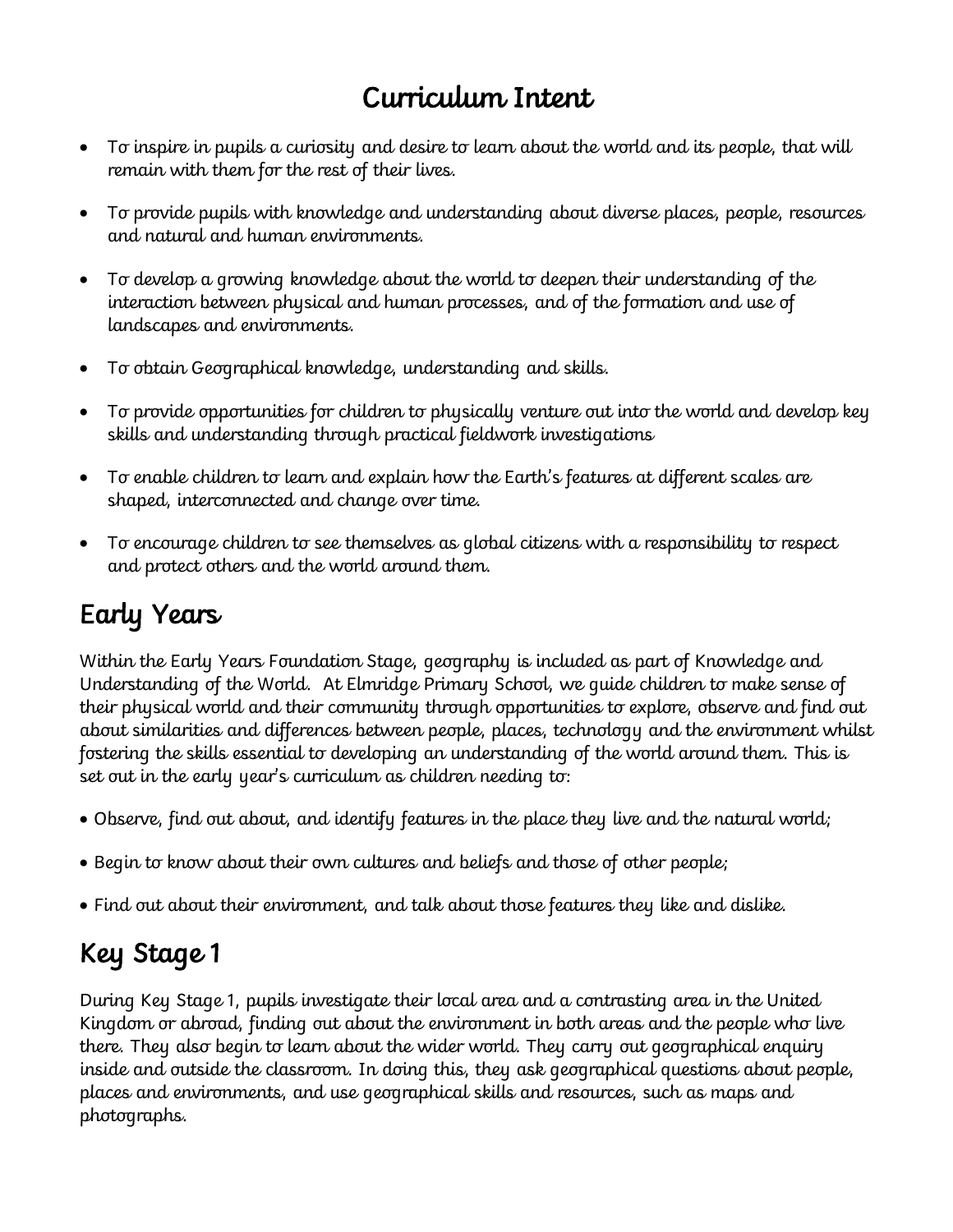# Key Stage 2

During Key Stage 2, pupils investigate a variety of people, places and environments in the United Kingdom and abroad, and start to make links between different places in the world. They find out how people affect the environment and how they are affected by it. Pupils carry out geographical enquiry inside and outside the classroom. In doing this, they ask geographical questions, and use geographical skills and resources, such as maps, atlases, aerial photographs and ICT. Children will develop geographical enquiry skills, including asking geographical questions, collecting, recording information, and identifying different views. They will acquire the appropriate practical skills associated with Geography, including using suitable vocabulary, fieldwork techniques and maps, plans and atlases. Pupils will use secondary sources of information with accuracy, including aerial photographs, satellite images, etc. As well as making its own distinctive contribution to the school curriculum, geography contributes to the wider aims of primary education. Teachers will ensure that links between subjects are maximized.

## Curriculum Implementation

### Teaching and Learning

We use a variety of teaching and learning styles in order to develop children's knowledge, skills and understanding.

During Geography sessions, children will build upon their learning – year on year – through a development of Geographical skills, understanding and technical knowledge. This will be achieved through a variety of whole-class teaching, group activities and individual tasks; due to the cross-curricular nature of the subject, Geographical content will be learnt in other subjects beyond discrete sessions. Within these lessons, students will be given the opportunity to practise, consolidate and extend their Geographical skills, as well as critically evaluate the work of their peers; this should be done through both written and verbal methods depending on the skills to be developed. Each term will provide children with the opportunity to complete filed work outside of the classroom. We believe strongly that fieldwork provides children opportunity to contextualise learning and contributes to cognitive development.

#### Long Term Planning

- $\blacksquare$  details what is to be taught over the year
- provides teaching guidelines and overall objectives for each year group for the whole year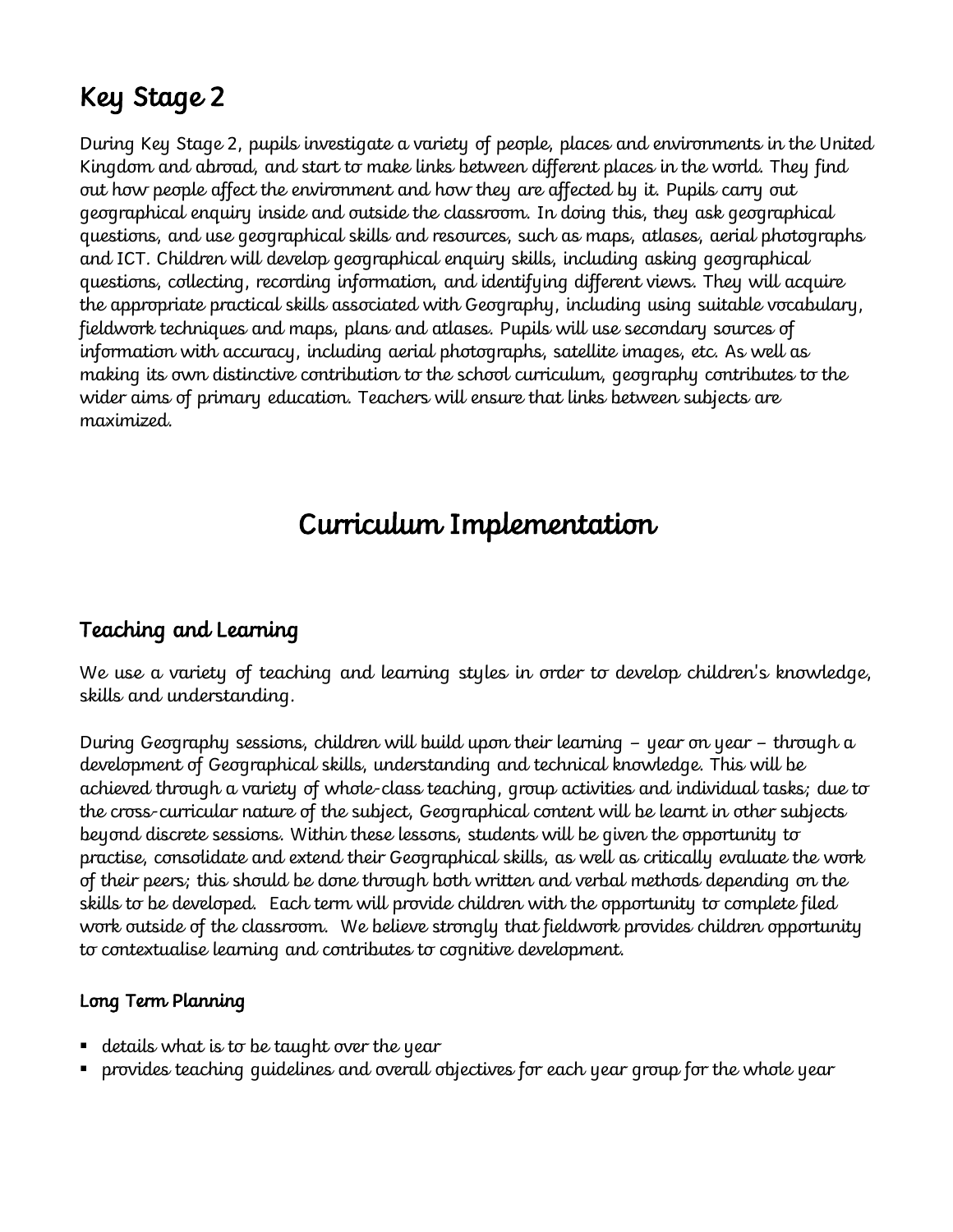#### Medium Term Planning

- organises the subject into termly or half-termly sections
- is more detailed and the objectives are more specific in nature
- $\blacksquare$  is developed by the teachers, who respond to the needs of their pupils
- $\blacksquare$  ensures a balanced distribution of work is undertaken across each term

#### Inclusion

Elmridge Primary school is an educationally inclusive school as we are concerned about the teaching and learning, achievements, attitudes and well-being of all our pupils. We aim to provide places for all pupils who express a preference to join this school. We work hard to offer equality of opportunity and diversity to all groups of pupils within school such as children:

- from both sexes;
- who have Special Educational Needs;
- who are looked after;
- from minority faiths, ethnicities, travelers, asylum seekers, refugees;
- who are gifted and talented;
- who are at risk of disaffection;
- who are young carers;
- who are sick;
- who have behavioural, emotional and social needs;
- from families who are under stress

We believe we have a duty to ensure that all children have equal rights to the opportunities offered by education and that all children will be encouraged to fulfil their potential in their academic, physical and creative achievements. We want to give all children the right to access high quality educational experiences, to take part in a broad and balanced curriculum and to be part of the social life of the school.

We recognise that within the school we have more-able, gifted and talented children. We believe that:

- more-able children demonstrate a higher ability than average for the class and often require differentiated tasks and opportunities to learn through challenges;
- $\bullet$  qifted children are those who have the ability to do well in more than one subject;
- talented children demonstrate an innate talent or skill in creative, cultural or sporting fields

We have an even greater obligation to plan and deliver well-structured lessons with appropriate assessment plus ambitious targets for pupils who have low levels of prior attainment or come from disadvantaged backgrounds.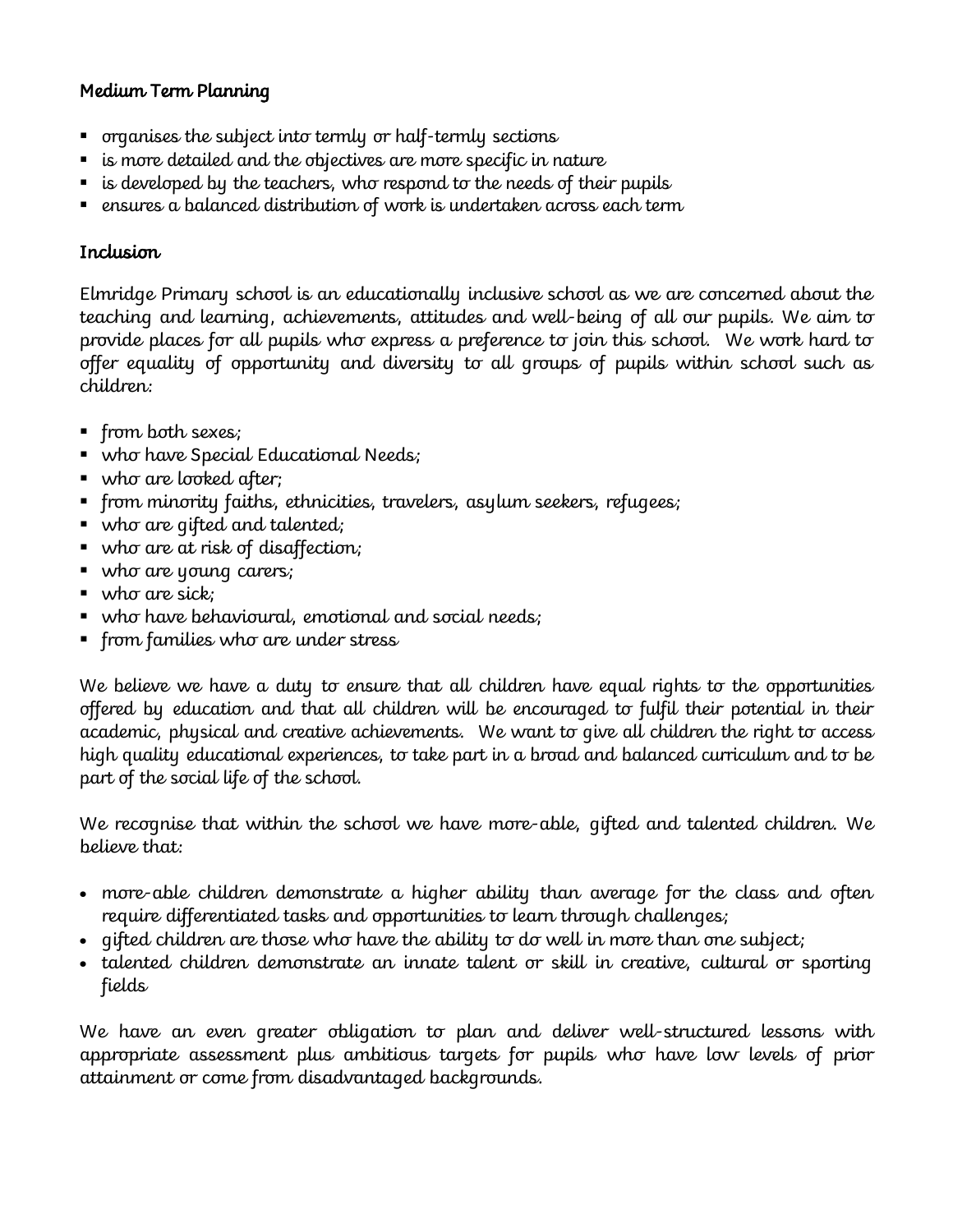Also, we have a duty to cater for pupils whose first language is not English by planning teaching opportunities to help them develop their English and to gain full access to the National Curriculum.

### Differentiation

Differentiation is best defined as 'the process by which differences between learners are accommodated so that all students in a group have the best possible chance of learning.' (Geoff Petty)

The main purpose of differentiation is to challenge and raise standards of learning by ensuring that curriculum objectives are accessible to all our children despite their backgrounds or abilities. We see differentiation as a form of integration and not exclusion.

Differentiation must reflect the learning objective and can be achieved in a variety of ways either by task, by support or by outcome and should be chosen by fitness for purpose.

At Elmridge Primary School we want children to achieve success, therefore we will ensure they are given differentiated tasks that are matched to their level of attainment so that they can demonstrate successfully what they know, understand and can do.

The main feature of effective differentiation is good planning resulting in effective teaching and learning with children making good progress. Also we expect to see in geography sessions interested well motivated children responding to challenges, children working productively on task and being aware of their own progression.

#### SEND

At Elmridge Primary school we teach geography to all children, whatever their ability. Geography forms part of the school curriculum policy to provide a broad and balanced education to all children. We enable pupils to have access to the full range of activities involved in learning about geography.

#### Assessment and Recording

Teachers assess children's Geographical knowledge, understanding and skills through observations of the children during lessons and through the marking of children's books. As part of the Assessment for Learning progress – and in-line with Elmridge's Assessment Policy – students will receive both verbal and written feedback to yield effective progression. Children are also encouraged to be critical of their own work and respond to feedback questions in blue pen. Children also consider their own progress and have opportunity to evaluate their own and others work.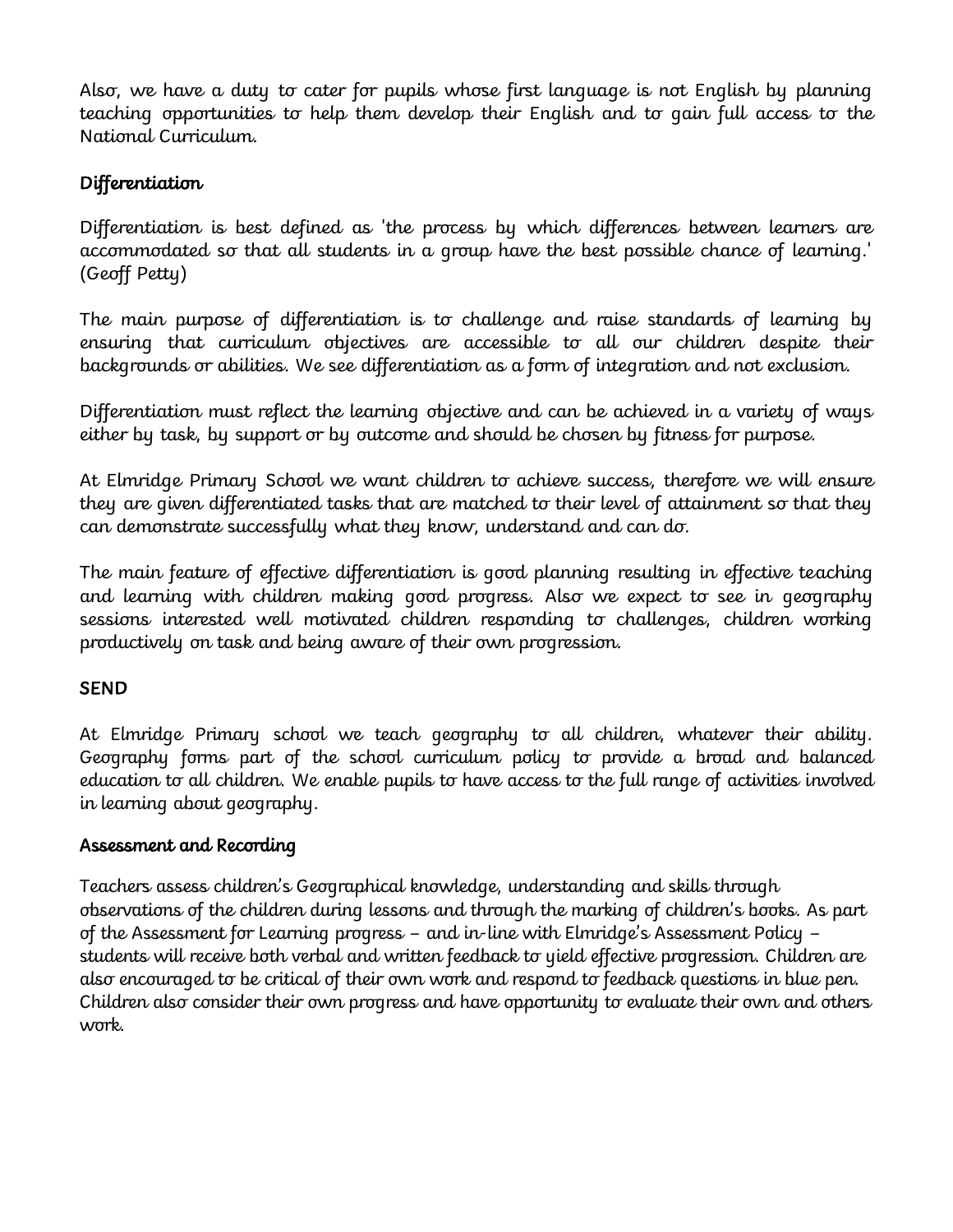# Curriculum Impact

### Assessment and Recording

Termly assessment grids are completed by class teachers to show the children's attainment within Geography units and to inform future planning. Termly geography assessments are monitored to ensure children are making good progress within Geography.

### Monitoring

The geography subject leader is responsible for monitoring the standard of the children's work and the quality of teaching in geography. The geography subject leader is also responsible for supporting colleagues in the teaching of geography, for being informed about current developments in the subject, and for providing a strategic lead and direction for the subject in the school.

The Geography subject lead will use unit scrutiny, lesson observations and stakeholder questionnaires to ensure that geographical knowledge and skills are covered effectively and progressively throughout school, ensuring that there is a clear link between objective, activity and outcome.

Issues identified from scrutiny are shared with staff during meetings and opportunities to share ideas and good practise to develop teachers' skills and confidence are planned for. They also inform annual subject development plans.

A termly meeting with link governor for Geography take place where developments, progress and plans for the subject can be shared and discussed.

The practical application of this policy will be reviewed annually or when the need arises by the coordinator, the Headteacher and the nominated governor.

#### Resources

The school has a full range of resources to support the teaching of this subject throughout all year groups. Resources are upgraded and replenished when the need arises. An annual stock take and audit is undertaken by the subject coordinator in the summer term in preparation for the next academic year.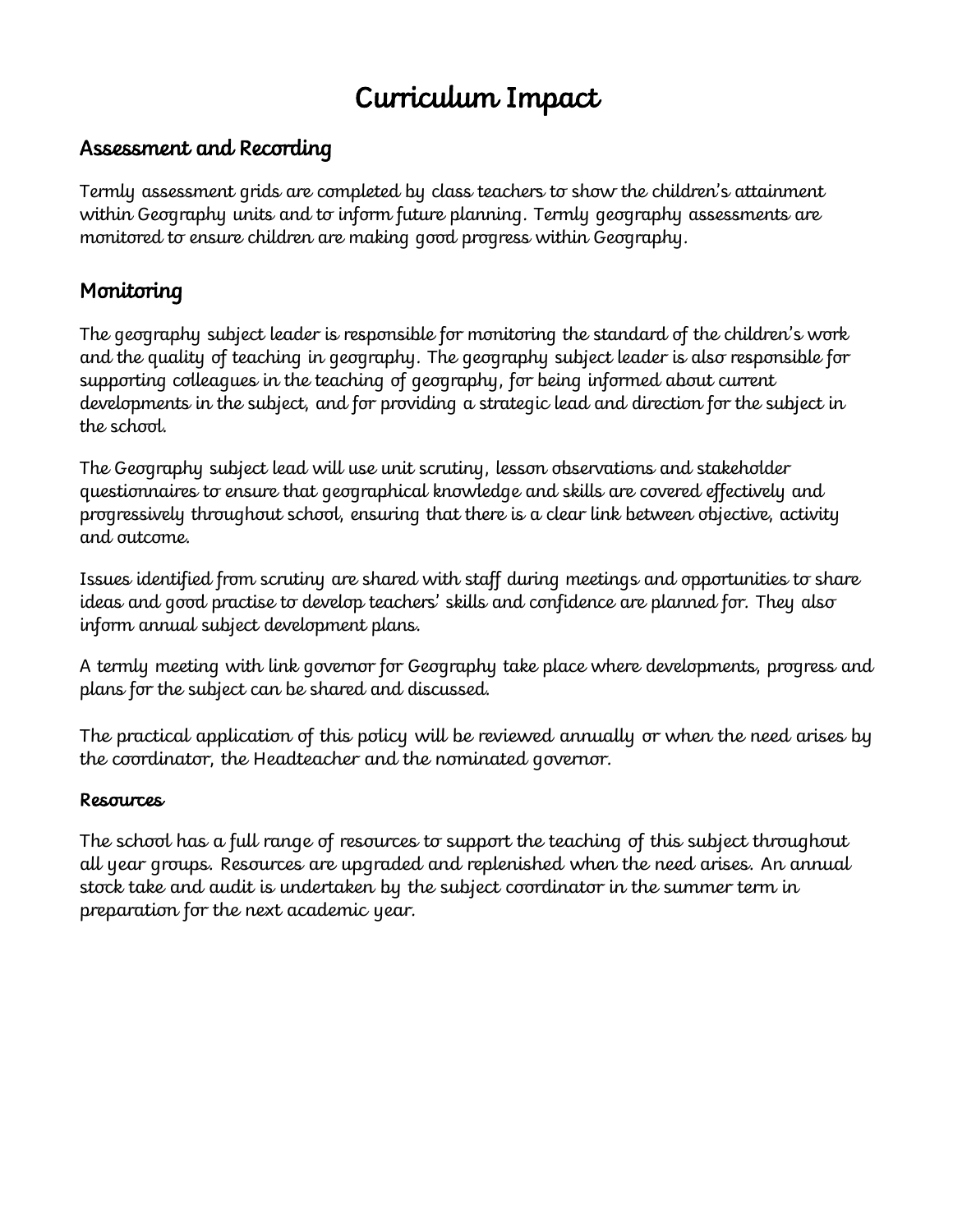# Roles and Responsibility for the Policy

#### Role of the Governing Body

The Governing Body has:

- $\blacksquare$  appointed a member of staff to be responsible for the curriculum leadership of Geography;
- delegated powers and responsibilities to the Headteacher to ensure all school personnel and stakeholders are aware of and comply with this policy;
- responsibility for ensuring compliance with the legal requirements of the National Curriculum;
- $\blacksquare$  responsibility for ensuring that the school complies with all equalities legislation;
- nominated a designated Equalities governor to ensure that appropriate action will be taken to deal with all prejudice related incidents or incidents which are a breach of this policy;
- $\blacksquare$  responsibility for ensuring funding is in place to support this policy;
- responsibility for ensuring this policy and all linked policies are maintained and updated regularly;
- responsibility for ensuring all policies are made available to parents;
- the responsibility of involving the School Council in the development, approval, implementation and review of this policy;
- $\blacksquare$  nominated a link governor to visit the school regularly, to liaise with the Headteacher and the coordinator and to report back to the Governing Body;
- **•** responsibility for the effective implementation, monitoring and evaluation of this policy

### Role of the Headteacher and Senior Leadership Team

The Headteacher and the Senior Leadership Team will:

- $\blacksquare$  ensure all school personnel are aware of and comply with this policy;
- work closely with the subject leader and the link governor;
- ensure compliance with the legal requirements of the National Curriculum;
- consider disapplying a pupil from all or part of the National Curriculum for a period of time if this will benefit the child;
- encourage parents to take an active role in curriculum development;
- provide leadership and vision in respect of equality;
- provide guidance, support and training to all staff;
- monitor the effectiveness of this policy by;
	- $\triangleright$  observing teaching and learning
	- $\triangleright$  planning scrutinies and work trawls
	- $\triangleright$  discussions with pupils and members of the school council
- annually report to the Governing Body on the success and development of this policy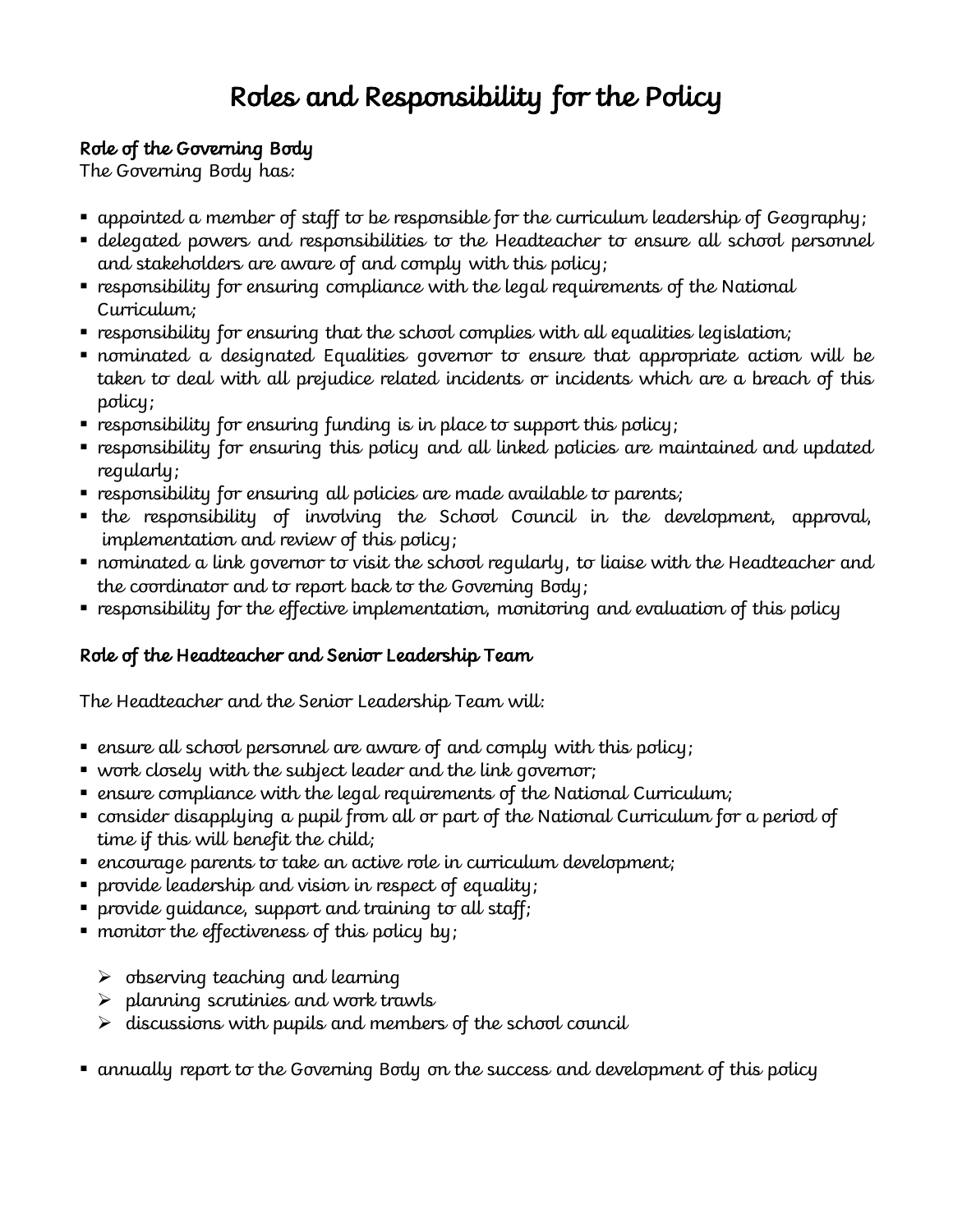#### Role of the Subject Leader

The Subject Leader will:

- $\blacksquare$  lead the development of this policy throughout the school;
- work closely with the Headteacher, the nominated governor and SENCO;
- be accountable for standards in this subject area;
- monitor standards by;
	- $\triangleright$  auditing the subject area
	- $\triangleright$  review of the scheme of work
	- $\triangleright$  monitoring teachers planning
	- $\triangleright$  lesson observations
	- $\triangleright$  scrutinising children's work
	- $\triangleright$  discussions with pupils
- ensure continuity and progression throughout the school;
- devise a subject improvement plan;
- provide guidance and support to all staff;
- provide training for all staff on induction and when the need arises regarding;
- attend appropriate and relevant INSET;
- $\blacksquare$  keep up to date with new developments;
- undertake an annual audit and stock take of resources;
- purchase new resources when required and in preparation for the new academic year;
- manage the subject budget effectively;
- undertake risk assessments when required;
- $\blacksquare$  review and monitor:
- annually report to the Governing Body on the success and development of this policy

#### Role of the Nominated Governor

The Nominated Governor will:

- work closely with the Headteacher and the subject leader;
- ensure this policy and other linked policies are up to date;
- $\;\;\bar{}\;$  ensure that everyone connected with the school is aware of this policy;
- attend training related to this policy;
- $\blacksquare$  report to the Governing Body every term;
- annually report to the Governing Body on the success and development of this policy